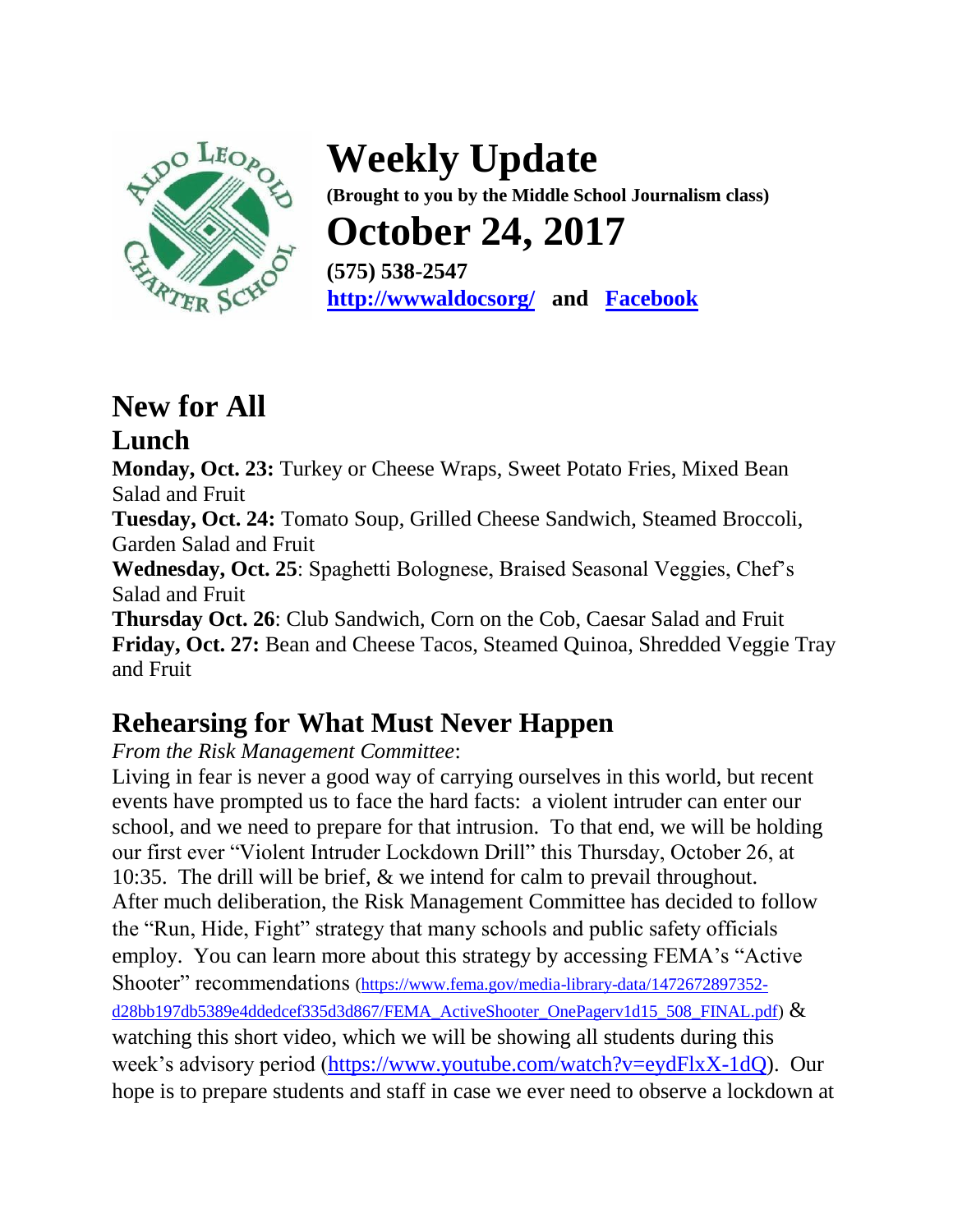ALCS, all while remaining calm and clear-headed as we conduct our drills and debrief afterwards.

With kind regards—and with some regret— Jim McIntosh, Risk Management Coordinator

### **It's not casual Friday, but we might be in jeans**

**There will not be any school this Friday October 27th because we will be holding Student-Led Conferences**. In SLCs your child shows their grades to you and tells you why those are their grades. The point of this is for the student to take responsibility for their school work, to participate more in their learning, and to give parents a way to get involved in their child's learning. For an example of what this looks like, click [here](https://www.youtube.com/watch?v=L_WBSInDc2E). High School students and parents will meet with their advisors. In the Middle School conferences students and parents will meet with core teachers. Call Cathie ASAP to get the time slot you want. We hope to see you there!

### **No One Wants an Empty Bowl**

The First **Empty Bowls Community Dinner** will be held on **October 28th** from **11am to 2pm** (organizers must be from the Midwest) at **The Volunteer Center**. Enjoy a meal of delicious soup, bread and dessert served in a handmade bowl of your choice to take home.,. The dinner costs **\$20** with all **proceeds to benefit the Grant County Food Pantry serving** those in our community whose bowls are too often empty. For more information click [here.](http://www.tvcgrantcounty.org/upcoming-events/)

### **Healthy Risks in an Unhealthy Time**

Each year, students take an anonymous **"Behavioral Risk Survey,"** wherein they answer questions with refreshing frankness about their behaviors, both risky & healthy. Parents, if you're curious about how our Aldo students responded to this survey, be sure to attend our **Parents Night on Wednesday, November 15, from 5:30-7:00 PM.** We'll provide refreshments, an opportunity for parental commiseration, and insights both challenging and pleasantly surprising. Stay tuned for more information on Parents Night, including an opportunity to RSVP for this annual event.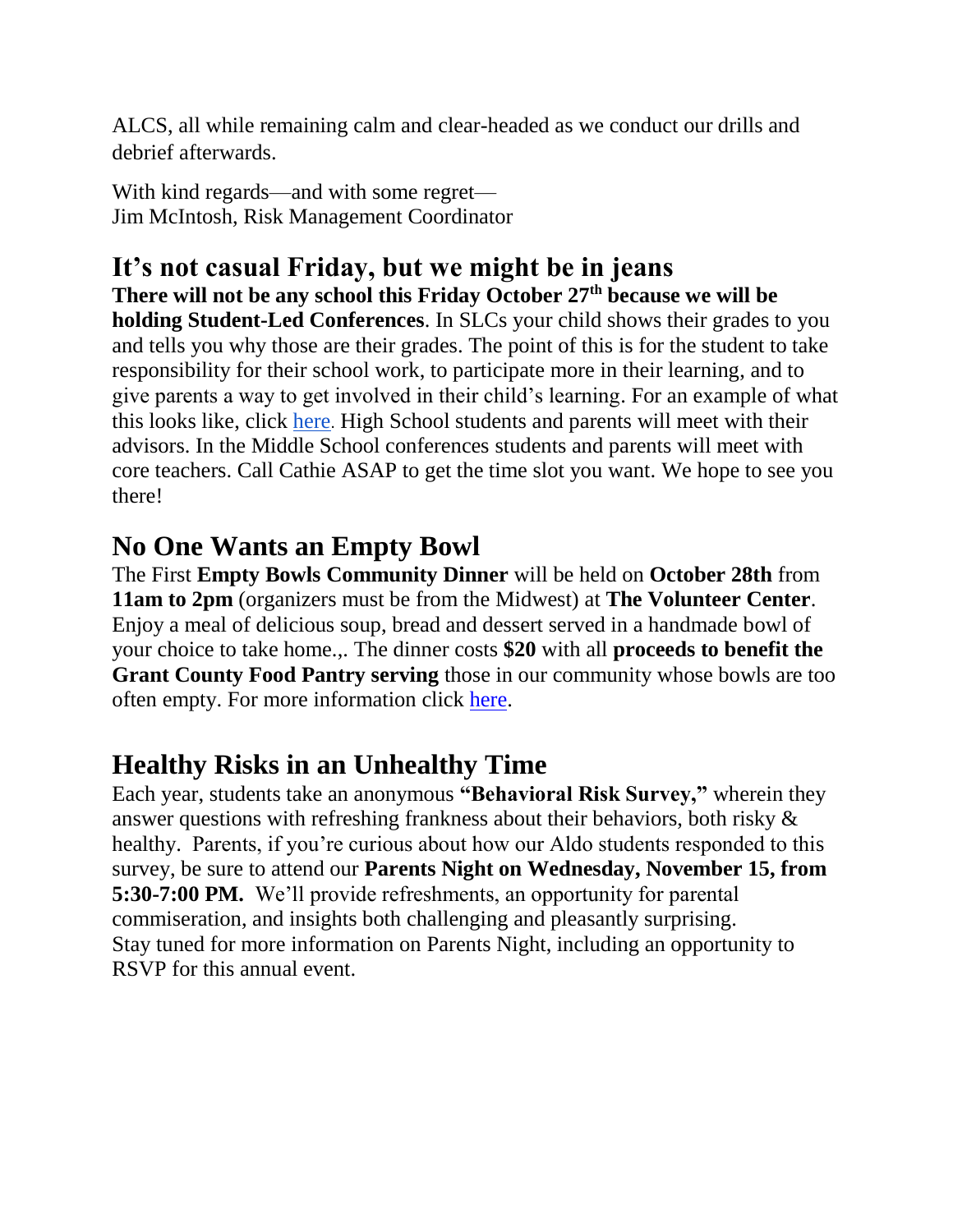### **High School**

### **Work hard and get rewarded**

Starting Friday, YCC crew members will get raises based on their grades from the first quarter. Also, this **Friday the 27th** we are having Student-Led Conferences and YCCers and interns are expected to be at work before and after their conferences. If parents are unable to get their child to or from work please let Deb know at **dpreusch@aldocs.org** or at **575-538-2547** before Friday.

### **CO, no go**

No Community O. this Friday so Pete can hold Student-Led Conferences. The following week on November 3rd, CO will be at the Pitchfork Ranch near White/Signal south of Highway 90. There, the Aldo HS newbies will be learning about watershed restoration and plant diversity.

### **Fish Are Fun**

Next week, the 11th graders will be going to San Diego on the annual junior class marine ecology trip. Your desert rat needs to be at the school by **5:45am Monday October 30. Return time is 10pm on Friday November 3**. They will be studying the water life and learning about the ecosystem. Ecology is a branch of biology that deals with the relationship of organisms to one another and to their physical surroundings. If you have any questions about this trip, contact high school science teacher Allison Heneghan.

## **Middle School**

### **Walkabout**

Every Wednesday in the Middle School is different. This week we will split into two groups: one to **The Volunteer Center** and the other **Downtown**. The group going to The Volunteer Center will be learning how to **preserve food, help with the food distribution and the upcoming Empty Bowls fundraiser, and work in the garden**. The group going to the downtown will be learning about **humans' effects on systems, and the intersection of the urban world and the natural world**. The forecast is for an absolutely perfect New Mexico fall day! Your kid needs their **BIG 5:** *2 water bottles, a hat, a healthy lunch, their journal and pencil, and sturdy walking shoes*. As the year goes on, the weather is changing, and when the middle school goes out they are expecting your child to be ready for